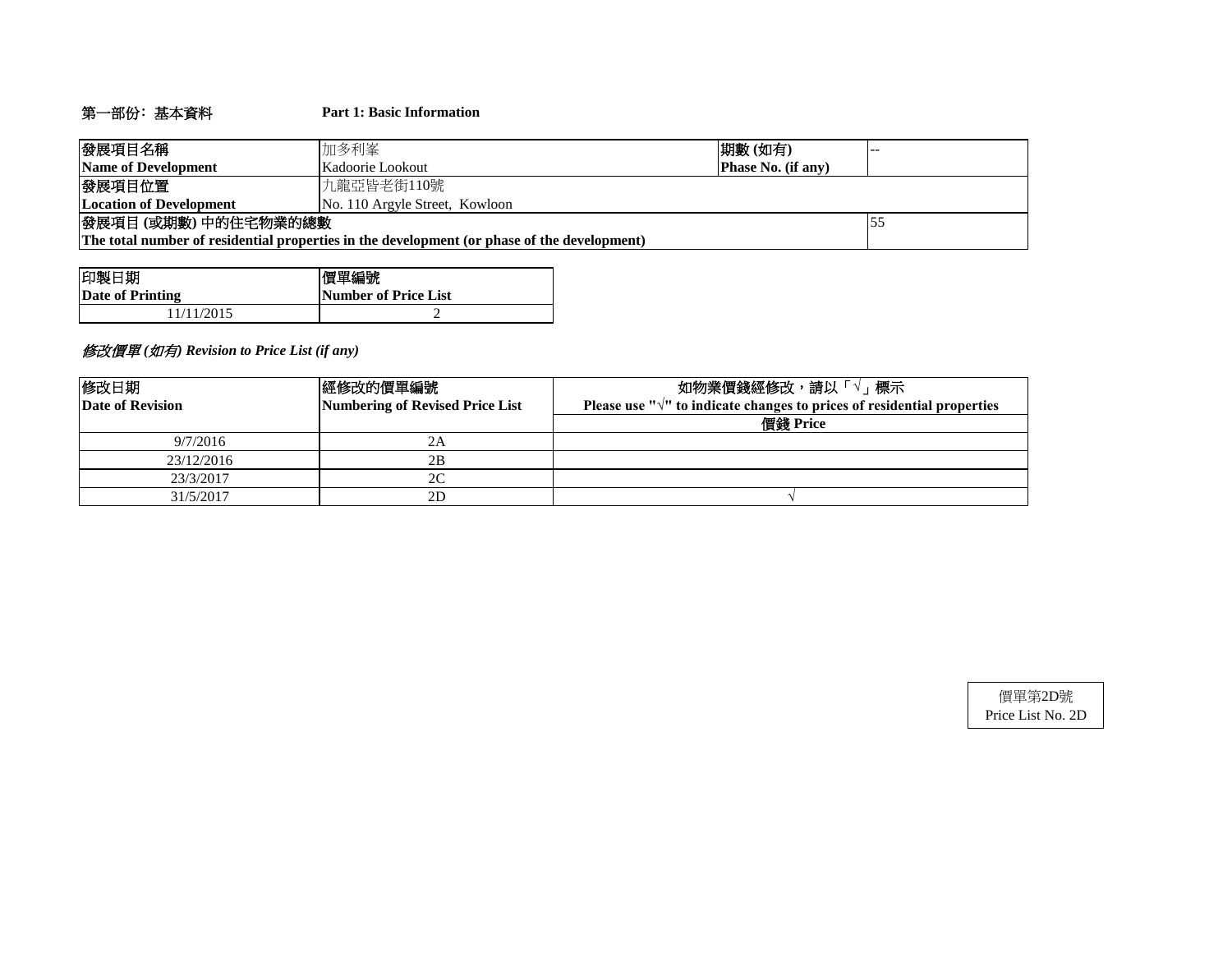# 第二部份﹕面積及售價資料 **Part 2: Information on Area and Price**

| <b>Residential</b> | 物業的描述<br><b>Description of</b><br><b>Property</b> | 實用面積<br>(包括露台,工作平台及陽台(如有)<br>平方米 (平方呎)                                             | 售價<br>$\overline{\pi}$ | 實用面積<br>每平方米/呎售價<br>元,每平方米<br>(元,每平方/呎)     | 其他指明項目的面積 (不計算入實用面積)<br>Area of other specified items (Not included in the Saleable Area)<br>平方米 (平方呎)<br>sq. metre (sq.ft.) |               |               |                          |                          |                  |                          |                  |                |                          |
|--------------------|---------------------------------------------------|------------------------------------------------------------------------------------|------------------------|---------------------------------------------|------------------------------------------------------------------------------------------------------------------------------|---------------|---------------|--------------------------|--------------------------|------------------|--------------------------|------------------|----------------|--------------------------|
| 樓層                 | 單位                                                | <b>Saleable Area</b><br>(including Balcony, Utility Platform and Verandah, if any) | Price<br>$($ \$)       | <b>Unit Rate of</b><br><b>Saleable Area</b> | 空調機房<br>Air-                                                                                                                 | 窗台            | 閉樓            | 平台                       | 花園                       | 停車位              | 天台                       | 梯屋               | 前庭             | 庭院                       |
| Floor              | Unit                                              | sq. metre (sq. ft.)                                                                |                        | \$ per sq. metre<br>\$per sq. ft.)          | conditioning<br>plant room                                                                                                   | Bay<br>window | Cockloft      | <b>Flat roof</b>         | Garden                   | Parking<br>space | Roof                     | <b>Stairhood</b> | <b>Terrace</b> | Yard                     |
| 6                  | $A^*$                                             | (877)<br>81.469<br>0.000                                                           | 21,165,000             | 259,792                                     | $\sim$                                                                                                                       | 1.941         | $\sim$ $\sim$ | 45.352                   | $\sim$ $-$               | $\sim$           | $\sim$                   | $\sim$           | $\sim$         | $\sim$                   |
|                    |                                                   | (0);<br>露台 Balcony:<br>工作平台 Utility Platform:<br>0.000<br>(0)                      |                        | (24, 133)                                   |                                                                                                                              | (21)          |               | (488)                    |                          |                  |                          |                  |                |                          |
|                    |                                                   | 85.221<br>(917)                                                                    | 22,889,000             | 268,584                                     | $\sim$                                                                                                                       | 2.563         | $\sim$ $\sim$ | 29.400                   | $\sim$                   | $\sim$           | $\sim$                   | $\sim$           | $\sim$         |                          |
| 6                  | $B^*$                                             | 0.000<br>露台 Balcony:<br>(0);<br>0.000<br>(0)<br>工作平台 Utility Platform:             |                        | (24,961)                                    |                                                                                                                              | (28)          |               | (316)                    |                          |                  |                          |                  |                |                          |
|                    |                                                   | (511)<br>47.476                                                                    | 11,328,000             | 238,605                                     | $\sim$                                                                                                                       | 2.450         | $\sim$ $\sim$ | 3.743                    | $\sim$ $-$               | $\sim$           | $ -$                     | $\sim$           | $\sim$         | $\sim$                   |
| 6                  | $\mathbf C$                                       | 0.000<br>露台 Balcony:<br>(0);<br>(0)<br>工作平台 Utility Platform:<br>0.000             |                        | (22, 168)                                   |                                                                                                                              | (26)          |               | (40)                     |                          |                  |                          |                  |                |                          |
|                    |                                                   | 85.419<br>(919)                                                                    | 19.038.000             | 222,878                                     | $\sim$                                                                                                                       | 1.941         | $\sim$ $\sim$ | $- -$                    | $\overline{\phantom{a}}$ | $\sim$           | $\sim$                   | $\sim$           | $\sim$         | $\sim$                   |
| $\overline{7}$     | $A^*$                                             | 2.450<br>露台 Balcony:<br>(26);                                                      |                        | (20,716)                                    |                                                                                                                              | (21)          |               |                          |                          |                  |                          |                  |                |                          |
|                    |                                                   | 1.500<br>(16)<br>工作平台 Utility Platform:<br>89.221<br>(960)                         | 20,038,000             | 224,588                                     | $- -$                                                                                                                        | 2.563         | $\sim$        | $- -$                    | $\overline{\phantom{a}}$ | $\sim$           | $\sim$                   | $\sim$           | $\sim$         | $\sim$                   |
| $\overline{7}$     | $B^*$                                             | 2.500<br>露台 Balcony:<br>(27);                                                      |                        | (20, 873)                                   |                                                                                                                              | (28)          |               |                          |                          |                  |                          |                  |                |                          |
|                    |                                                   | 工作平台 Utility Platform:<br>1.500<br>(16)                                            |                        |                                             |                                                                                                                              |               |               |                          |                          |                  |                          |                  |                |                          |
| 10                 | $A^*$                                             | 85.419<br>(919)<br>2.450<br>露台 Balcony:                                            | 19,708,000             | 230,722                                     | $\sim$                                                                                                                       | 1.941<br>(21) | $\sim$ $\sim$ | $\sim$                   | $\sim$                   | $\sim$           | $\sim$                   | $\sim$           | $\sim$         | $\sim$                   |
|                    |                                                   | (26);<br>1.500<br>(16)<br>工作平台 Utility Platform:                                   |                        | (21, 445)                                   |                                                                                                                              |               |               |                          |                          |                  |                          |                  |                |                          |
|                    |                                                   | 89.221<br>(960)                                                                    | 20,699,000             | 231.997                                     | $\sim$                                                                                                                       | 2.563         | $\sim$ $\sim$ | $\sim$                   | $\sim$                   | $\sim$           | $\sim$                   | $\sim$           | $\sim$         | $\sim$                   |
| 10                 | $B^*$                                             | 2.500<br>露台 Balcony:<br>(27);                                                      |                        | (21, 561)                                   |                                                                                                                              | (28)          |               |                          |                          |                  |                          |                  |                |                          |
|                    |                                                   | 工作平台 Utility Platform:<br>1.500<br>(16)<br>89.221<br>(960)                         | 22,355,000             | 250,558                                     | $\overline{\phantom{a}}$                                                                                                     | 2.563         | $\sim$ $\sim$ | $\overline{\phantom{a}}$ | $\overline{\phantom{a}}$ | $\sim$           | $\overline{\phantom{a}}$ | $\sim$           | $\sim$         | $\sim$                   |
| 15                 | B*                                                | 2.500<br>露台 Balcony:<br>(27);                                                      |                        | (23, 286)                                   |                                                                                                                              | (28)          |               |                          |                          |                  |                          |                  |                |                          |
|                    |                                                   | 1.500<br>(16)<br>工作平台 Utility Platform:                                            |                        |                                             |                                                                                                                              |               |               |                          |                          |                  |                          |                  |                |                          |
|                    |                                                   | 85.419<br>(919)                                                                    | 23,112,000             | 270,572                                     | $\overline{\phantom{a}}$                                                                                                     | 1.941         | $\sim$        | $\overline{\phantom{a}}$ | $\overline{\phantom{a}}$ | $\sim$           | $\sim$                   | $\sim$           | $\sim$         | $\hspace{0.05cm} \ldots$ |
| 22                 | $A^*$                                             | 2.450<br>露台 Balcony:<br>(26);<br>工作平台 Utility Platform:<br>1.500<br>(16)           |                        | (25, 149)                                   |                                                                                                                              | (21)          |               |                          |                          |                  |                          |                  |                |                          |
|                    |                                                   |                                                                                    |                        |                                             |                                                                                                                              |               |               |                          |                          |                  |                          |                  |                |                          |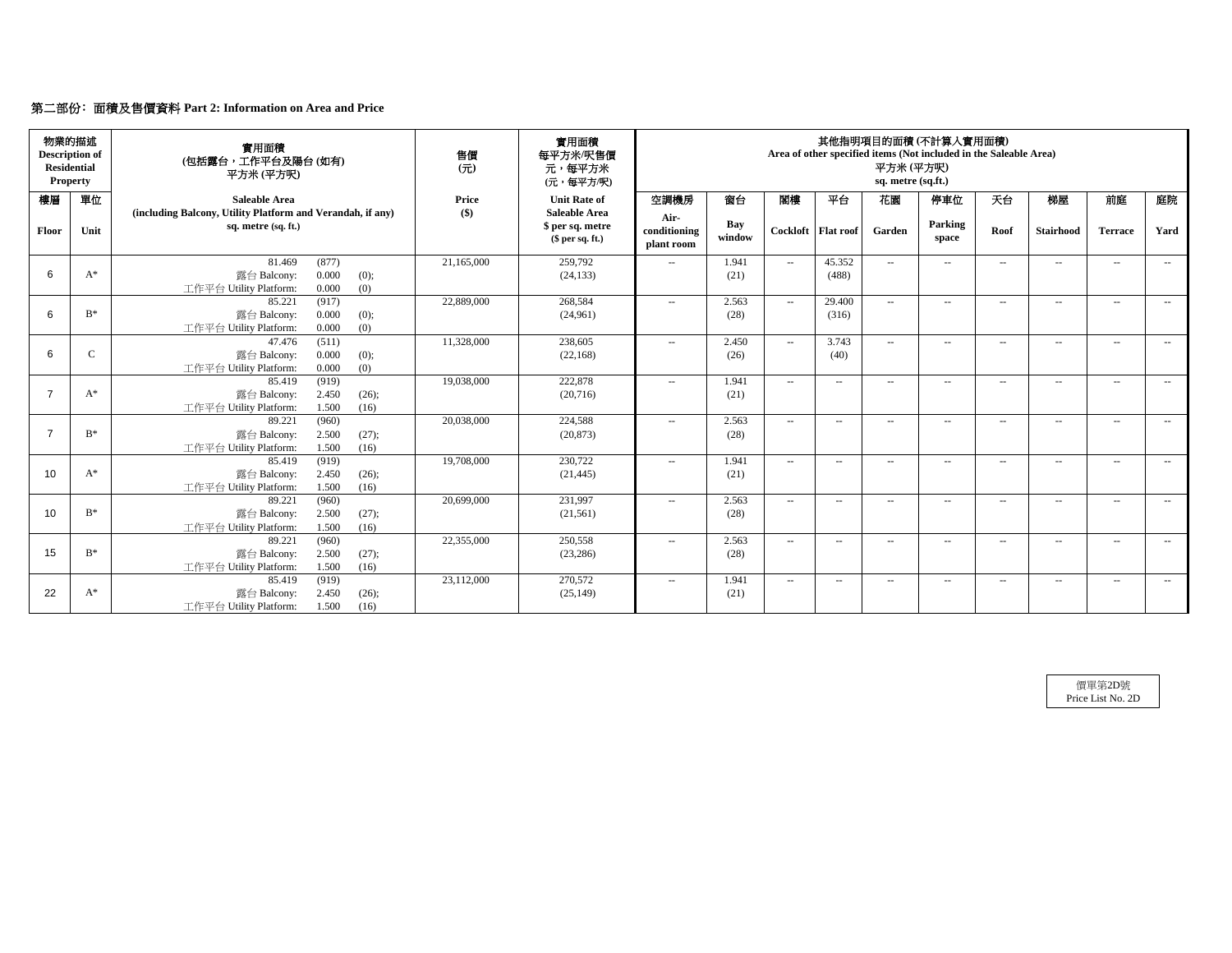# 第二部份﹕面積及售價資料 **Part 2: Information on Area and Price**

|       | 物業的描述<br><b>Description of</b><br><b>Residential</b><br><b>Property</b> | 實用面積<br>(包括露台,工作平台及陽台 (如有)<br>平方米 (平方呎)                                           | 售價<br>(7t) | 實用面積<br>每平方米/呎售價<br>元,每平方米<br>(元・每平方/呎)                      |                                    |               | 其他指明項目的面積 (不計算人實用面積)<br>Area of other specified items (Not included in the Saleable Area)<br>平方米 (平方呎)<br>sq. metre (sq.ft.) |                      |            |                  |        |                  |                |        |
|-------|-------------------------------------------------------------------------|-----------------------------------------------------------------------------------|------------|--------------------------------------------------------------|------------------------------------|---------------|------------------------------------------------------------------------------------------------------------------------------|----------------------|------------|------------------|--------|------------------|----------------|--------|
| 樓層    | 單位                                                                      | Saleable Area                                                                     | Price      | <b>Unit Rate of</b>                                          | 空調機房                               | 窗台            | 閣樓                                                                                                                           | 平台                   | 花園         | 停車位              | 天台     | 梯屋               | 前庭             | 庭院     |
| Floor | Unit                                                                    | (including Balcony, Utility Platform and Verandah, if any)<br>sq. metre (sq. ft.) | $($ \$)    | <b>Saleable Area</b><br>\$ per sq. metre<br>$$$ per sq. ft.) | Air-<br>conditioning<br>plant room | Bay<br>window |                                                                                                                              | Cockloft   Flat roof | Garden     | Parking<br>space | Roof   | <b>Stairhood</b> | <b>Terrace</b> | Yard   |
|       |                                                                         | 89.221<br>(960)                                                                   | 23,678,000 | 265,386                                                      | $\sim$                             | 2.563         | $\sim$                                                                                                                       | $\sim$               | $\sim$ $-$ | $- -$            | $\sim$ | $\sim$           | $\sim$         | $\sim$ |
| 22    | $B^*$                                                                   | 2.500<br>(27);<br>露台 Balcony:<br>工作平台 Utility Platform:<br>1.500<br>(16)          |            | (24, 665)                                                    |                                    | (28)          |                                                                                                                              |                      |            |                  |        |                  |                |        |
|       |                                                                         | (919)<br>85.419                                                                   | 23,318,000 | 272,984                                                      | $\sim$                             | 1.941         | $\sim$ $\sim$                                                                                                                | $\sim$               | $\sim$     | $\sim$           | $\sim$ | $\sim$           | $\sim$         | $\sim$ |
| 23    | $A^*$                                                                   | 2.450<br>(26);<br>露台 Balcony:                                                     |            | (25,373)                                                     |                                    | (21)          |                                                                                                                              |                      |            |                  |        |                  |                |        |
|       |                                                                         | 工作平台 Utility Platform:<br>1.500<br>(16)                                           |            |                                                              |                                    |               |                                                                                                                              |                      |            |                  |        |                  |                |        |
|       | $B^*$                                                                   | 89.221<br>(960)                                                                   | 27,739,000 | 310,902                                                      | $\sim$                             | 2.563         | $\sim$ $-$                                                                                                                   | $-$                  | $\sim$     | $- -$            | $\sim$ | $\sim$           | $\sim$         | $- -$  |
| 23    |                                                                         | 2.500<br>露台 Balcony:<br>(27);<br>工作平台 Utility Platform:<br>1.500<br>(16)          |            | (28, 895)                                                    |                                    | (28)          |                                                                                                                              |                      |            |                  |        |                  |                |        |
|       |                                                                         | 85.419<br>(919)                                                                   | 23,705,000 | 277,514                                                      | $-$                                | 1.941         | $\sim$ $-$                                                                                                                   | $-$                  | $\sim$     | $-$              |        | $\sim$           | --             |        |
|       |                                                                         | 2.450<br>露台 Balcony:<br>(26);                                                     | 25,720,000 | (25, 794)                                                    |                                    | (21)          |                                                                                                                              |                      |            |                  |        |                  |                |        |
| 25    | $A^*$                                                                   | 工作平台 Utility Platform:<br>1.500<br>(16)                                           |            | 301,104                                                      |                                    |               |                                                                                                                              |                      |            |                  |        |                  |                |        |
|       |                                                                         |                                                                                   |            | (27,987)                                                     |                                    |               |                                                                                                                              |                      |            |                  |        |                  |                |        |
|       |                                                                         | 89.221<br>(960)                                                                   | 24,218,000 | 271,438                                                      | $\sim$                             | 2.563         | $\sim$                                                                                                                       | $\sim$               | $\sim$ $-$ | $- -$            | $\sim$ | $\sim$           | $\sim$         | $ -$   |
| 25    | $B^*$                                                                   | 2.500<br>(27);<br>露台 Balcony:                                                     | 26,280,000 | (25, 227)                                                    |                                    | (28)          |                                                                                                                              |                      |            |                  |        |                  |                |        |
|       |                                                                         | 1.500<br>工作平台 Utility Platform:<br>(16)                                           |            | 294,549                                                      |                                    |               |                                                                                                                              |                      |            |                  |        |                  |                |        |
|       |                                                                         |                                                                                   |            | (27, 375)                                                    |                                    |               |                                                                                                                              |                      |            |                  |        |                  |                |        |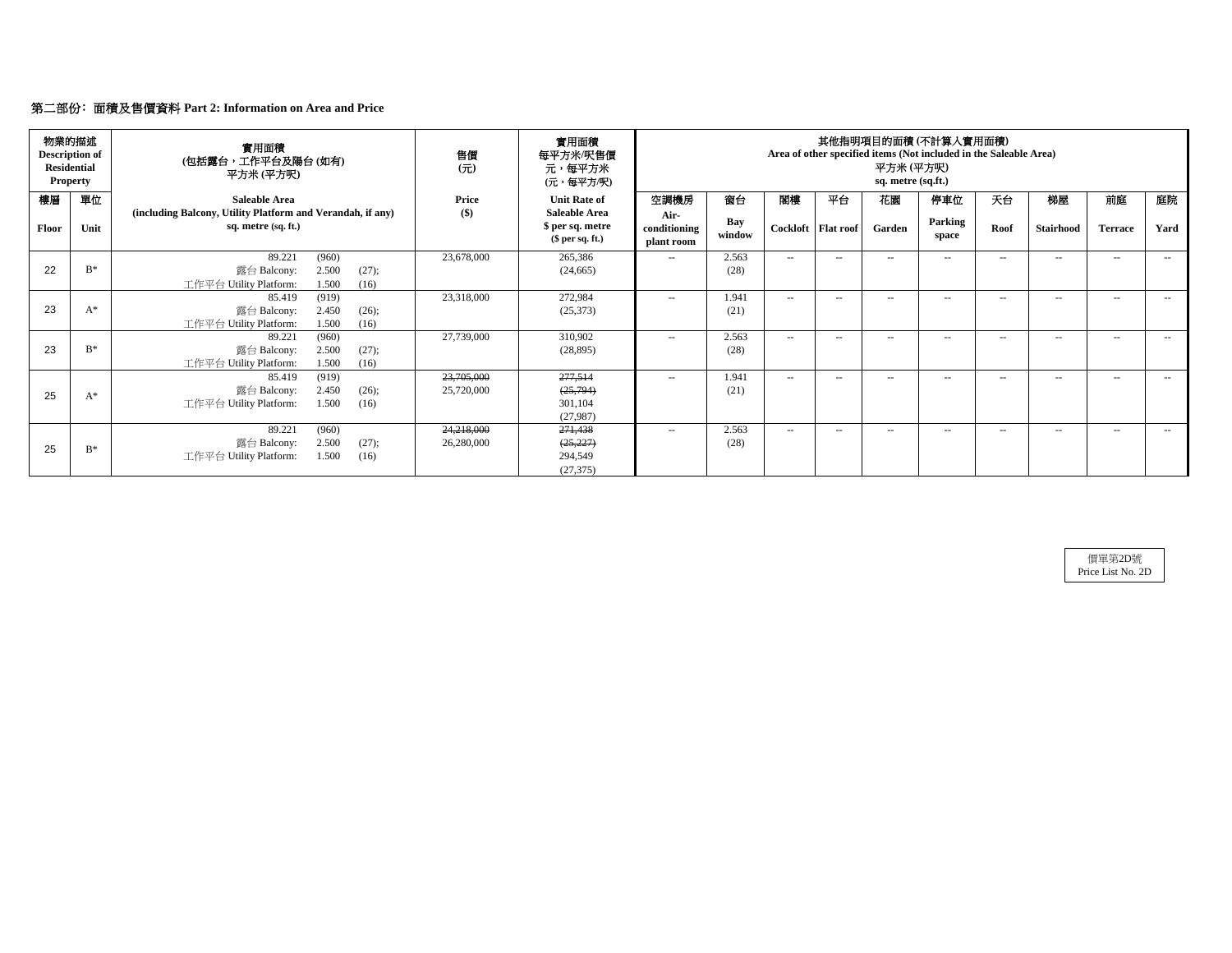### 第三部份:其他資料 **Part 3: Other Information**

- (1) 準買家應參閱發展項目的售樓說明書,以了解該項目的資料。 Prospective purchasers are advised to refer to the sales brochure for the development for information on the development.
- (2) 根據《一手住宅物業銷售條例》第 52(1)條及第 53(2)及(3)條, - According to sections 52(1) and 53(2) and (3) of the Residential Properties (First-hand Sales) Ordinance, –

#### 第 52(1)條 / Section 52(1)

在某人就指明住宅物業與擁有人訂立臨時買賣合約時,該人須向擁有人支付售價的 5%的臨時訂金。

with the owner. A preliminary deposit of 5% of the purchase price is payable by a person to the owner on entering into a preliminary agreement for sale and purchase in respect of the specified residential property

#### 第 53(2)條 / Section 53(2)

If a person executes an agreement for sale and purchase in respect of the residential property within 5 working days after the date on which the person enters into the preliminary agreement for sale and purchase, the owner must execute the agreement for sale and purchase within 8 working days after that date. 如某人於某日期訂立臨時買賣合約,並於該日期後的5個工作日內,就有關住宅物業簽立買賣合約,則擁有人必須在該日期後的8個工作日內,簽立該買賣合約。

#### 第 53(3)條 / Section 53(3)

不得就該人沒有簽立買賣合約而針對該人提出進一步申索。 如某人於某日期訂立臨時買賣合約,但沒有於該日期後的 5 個工作日内,就有關住宅物業簽立買賣合約,則 – (i) 該臨時合約即告終止;(ii) 有關的臨時訂金即予沒收;及 (iii) 擁有人

for the failure. agreement for sale and purchase- (i) the preliminary agreement is terminated; (ii) the preliminary deposit is forfeited; and (iii) the owner does not have any further claim against the person If a person does not execute an agreement for sale and purchase in respect of the residential property within 5 working days after the date on which the person enters into the preliminary

- (3) 實用面積及屬該住宅物業其他指明項目的面積是按《一手住宅物業銷售條例》第 8 條及附表二第 2 部計算得出的。 The saleable area and area of other specified items of the residential property are calculated in accordance with section 8 and Part 2 of Schedule 2 to the Residential Properties (First-hand Sales) Ordinance.
- (4)(i) 註:於本第4節內,「售價」指本價單第二部份表中所列之價錢,而「成交金額」指臨時買賣合約及買賣合約所載之價錢(即售價經計算適用支付條款及折扣後之價錢 ),因應不 同支付條款及/或折扣按售價計算得出之價目,四捨五入取最近的千位數作為成交金額。

the relevant terms of payment and/or applicable discounts on the Price will be rounded to the nearest thousand to determine the Transaction Price. and purchase and the agreement for sale and purchase, i.e. the purchase price after applying the relevant terms of payment and applicable discounts on the Price. The price obtained after applying Note: In this section 4, "Price" means the price set out in the schedule in Part 2 of this price list, and "Transaction Price" means the purchase price set out in the preliminary agreement for sale

#### 支付條款 Terms of payment

以銀行本票或支票繳付。所有本票或支票必須以香港持牌銀行所發出,抬頭必須為賣方律師行"孖士打律師行"。 買方於簽署臨時買賣合約時須繳付相等於售價5%作為臨時訂金,其中港幣\$300,000.00(如選購C單位)或港幣\$600,000.00(如選購A單位或B單位)須以銀行本票繳付,餘款將

shall be issued by a licensed bank in Hong Kong, and shall be made payable to the vendor's solicitors "MAYER BROWN JSM". HK\$600,000.00 (for Unit A or Unit B) shall be paid by a cashier order and the remaining portion of the preliminary deposit can be paid by cashier order or cheque. All cashier orders or cheques Purchasers shall pay the preliminary deposit equivalent to 5% of purchase price upon signing of the preliminary agreement for sale and purchase, of which HK\$300,000.00 (for Unit C) or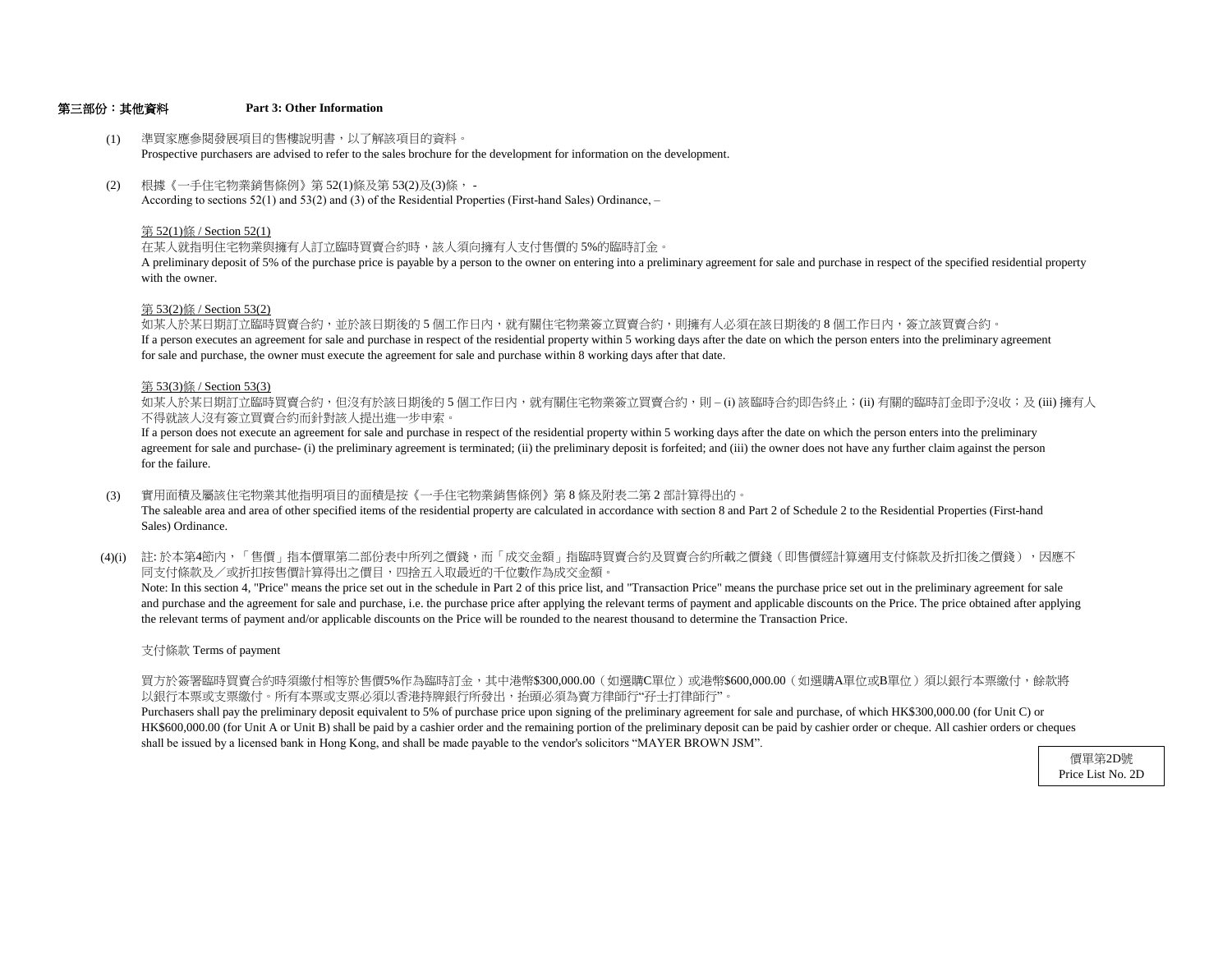## **(a) 90**天付款計劃 **–** 照售價減**3%**

**90-day Payment Plan - 3% discount from the Price**

1)成交金額5%(臨時訂金)於買方簽署臨時買賣合約時繳付,買方須於簽署臨時買賣合約的日期後5個工作日內簽署買賣合約。

 5% of the Transaction Price being the Preliminary Deposit shall be paid upon signing of the preliminary agreement for sale and purchase. The agreement for sale and purchase must be signed by the Purchaser within 5 working days thereafter.

2) 成交金額 5%( 加付訂金)於買方簽署買賣合約時繳付。

5% of the Transaction Price being Further Deposit shall be paid upon signing of the agreement for sale and purchase.

3) 成交金額 5% (加付訂金)於買方簽署買賣合約後30天內繳付。

5% of the Transaction Price being Further Deposit shall be paid within 30 days after signing of the agreement for sale and purchase.

4) 成交金額 85%於買方簽署臨時買賣合約後90天內繳付。

85% of the Transaction Price shall be paid within 90 days after the Purchaser signing the preliminary agreement for sale and purchase.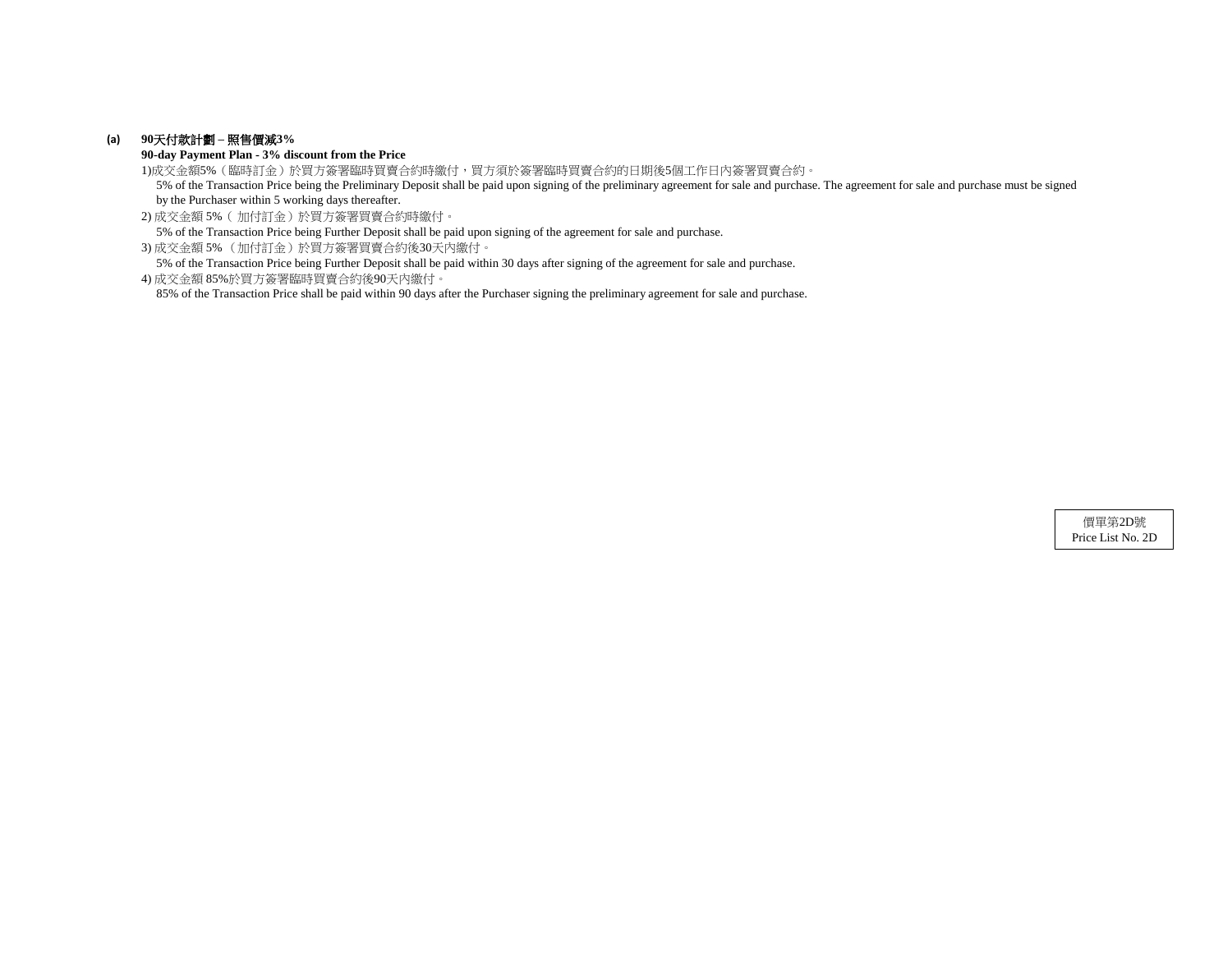- (4)(ii) 售價獲得折扣的基礎 Basis on which any discount on the Price is available
- (a) 請參閱4(i)(a)。 Please refer to 4(i)(a).
- (b) 「從價印花稅津貼」優惠 "Subsidy of Ad Valorem Stamp Duty" Benefit. 買家可獲額外4.25%售價折扣優惠作為「從價印花稅津貼」優惠。 An extra 4.25% discount from the Price would be offered to the purchasers as the "Subsidy of Ad Valorem Stamp Duty" Benefit.

#### (4)(iii) 可就購買該項目中的指明住宅物業而連帶獲得的任何贈品、財務優惠或利益

Any gift, or any financial advantage or benefit, to be made available in connection with the purchase of a specified residential property in the development

#### 以下贈品、財務優惠或利益由賣方提供及只適用於臨時買賣合約中列明之買方。

The following gift, financial advantage or benefit are offered by the Vendor and are applicable only to the Purchaser specified in the preliminary agreement for sale and purchase.

- (a) 請參閱4(i)(b)。 Please refer to 4(i)(b).
- (b) 住宅停車位優惠

Offer of Residential Parking Space:

如果買家購買有關住宅物業於此價單第二部份標上"\*"之單位,賣方首次發售發展項目住宅車位時將優先邀請所有該等買家按賣方公佈之售價認購一個住宅車位。買家需於賣方作 出認購邀請時賣方所訂時限決定是否購買住宅車位及簽署相關買賣合約,逾時作棄權論。此優惠視乎發展項目住宅車位供應而定,售完即止。將發展項目住宅車位要約出售與 否及何時出售,以及要約條款,概由賣方全權決定。詳情以相關交易文件條款作準。

When the Vendor first launches the sale of the Residential Carparking Spaces in the Development, purchasers of those residential properties marked with a "\*" in Part 2 of this price list will be invited to apply for the purchase of one such Residential Carparking Space (on such price as the Vendor prescribes) before the Residential Carparking Spaces in the Development are made available for purchase by other persons. Each such purchaser must decide whether to purchase one such Residential Carparking Space and must enter into a relevant agreement for sale and purchase within the period as prescribed by the Vendor when the Vendor makes the invitation, failing which that purchaser will be deemed to have given up the benefit. This benefit is subject to the availability of the Residential Carparking Spaces in the Development. The decision as to whether and when to make offer to sell any Residential Carparking Spaces and the terms of such offer are subject to the absolute discretion of the Vendor. This benefit is subject to the terms and conditions of the relevant transaction documents.

(c) 送贈裝修優惠

Free Decoration Offer

購買本發展項目的23樓B單位之買方,可免費獲贈於該住宅物業由賣方指定的現有之裝修、傢俱和物件(『現有裝修』)。賣方或其代表不會就現有裝修作出任何保證、 保養或陳述,更不會就其將來狀況作出任何保證、保養或陳述。於成交日該住宅物業將連同現有裝修以『現狀』、『屆時之現狀』及『所在位置』交予買方。買方應於購買該 住宅物業前先安排其委任之專家及專業人員全面檢查現有裝修。任何情況下,買方不得就現有裝修提出任何異議或質詢。

The Purchaser of Unit B on 23/F of the Development will be provided with the existing decoration, furniture and chattels of the said Unit specified by the Vendor ("existing decoration") free of charge. No warranty, maintenance or representation whatsoever is given by the Vendor or any person on behalf of the Vendor in any respect regarding the existing decoration. In particular, no warranty, maintenance or representation whatsoever is given as to the condition of the existing decoration in future. The residential property together with the existing decoration will be delivered to the Purchaser upon completion on as "as-is", "the then as-is" and "where-is" condition. The Purchaser should arrange his/its own experts and professionals to fully check and inspect the existing decoration before purchasing the residential property. In any event, no objection or requisitions whatsoever shall be raised by the Purchaser in respect of the existing decoration.

Price List No. 2D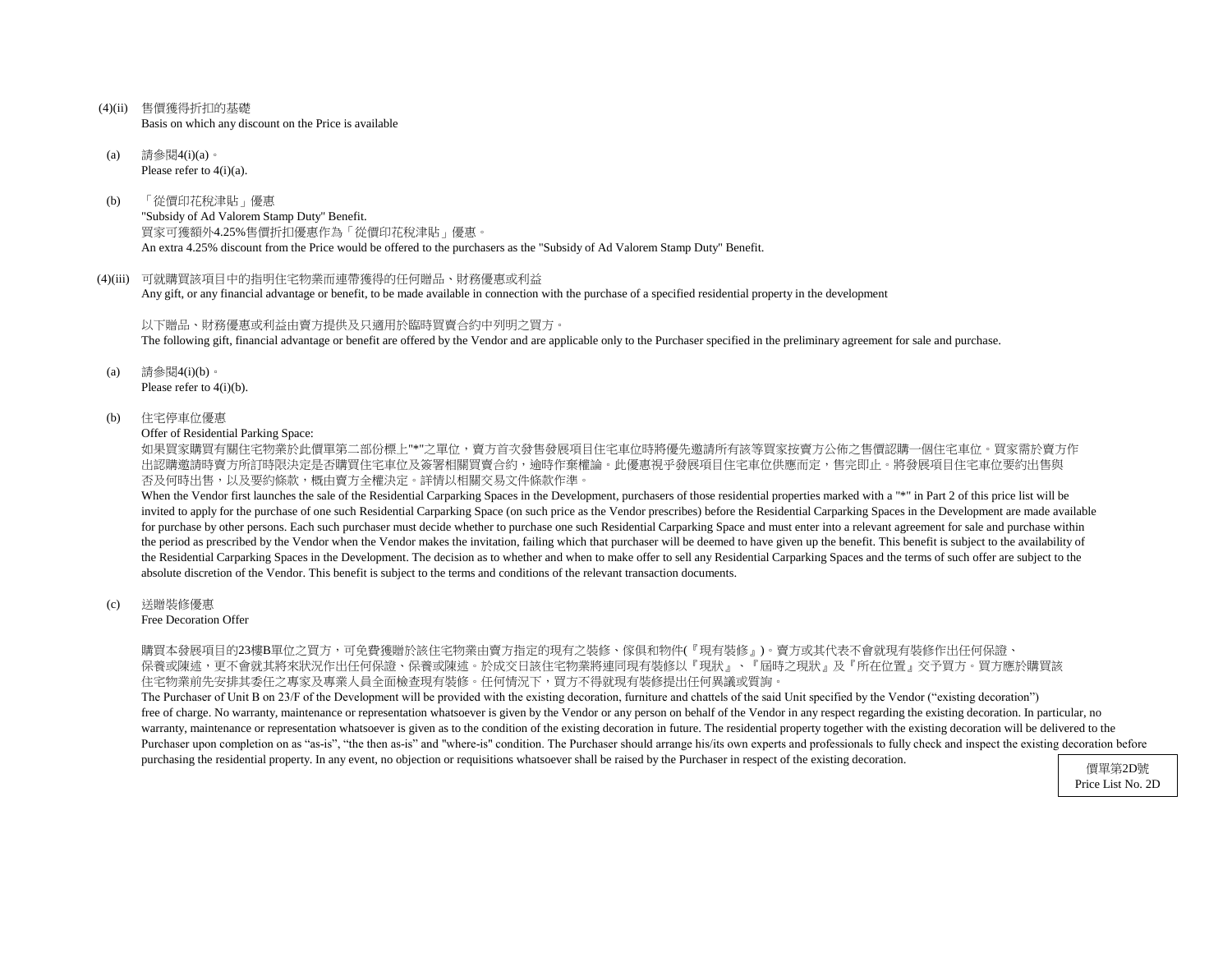## (d) 為於B2層商舖優惠

## Offer of Shop on B2/F

買家可按於本價單售出的指明住宅單位先後次序揀選及購買本項目為於B2層商舖一個,商舖售價如下:

is as follows: Purchasers will be invited to apply for the purchase of one Shop on B2/F, the priority of purchase will be according to the sequence of specified unit sold in this Price List. The Price of each such Shop

| Floor          | Shop | Price       | Floor          | Shop | Price       |
|----------------|------|-------------|----------------|------|-------------|
| 樓層             | 商舖   | 售價          | 樓層             | 商舖   | 售價          |
| B <sub>2</sub> | 13   | HK\$338,000 |                | 27   | HK\$280,000 |
|                | 15   | HK\$338,000 | B <sub>2</sub> | 30   | HK\$280,000 |
|                | 23   | HK\$388,000 |                | 32   | HK\$280,000 |
|                | 25   | HK\$388,000 |                |      |             |
|                | 26   | HK\$280,000 |                |      |             |

| Floor | Shop | Price       |
|-------|------|-------------|
|       | 空揺   | 售價          |
| B2    | 27   | HK\$280,000 |
|       | 30   | HK\$280,000 |
|       | 37   | HK\$280,000 |

買家需於賣方作出認購邀請時賣方所訂時限決定是否購買商舖及簽署相關買賣合約,逾時作棄權論。此優惠視乎發展項目商舖供應而定,售完即止。將發展項目的商舖要約出售 與否及何時出售,以及要約條款,概由賣方全權決定。詳情以相關交易文件條款作準。

Each such purchaser must decide whether to purchase one such Shop and must enter into a relevant agreement for sale and purchase within the period as prescribed the Vendor when the Vendor makes the invitation, failing which that purchaser will be deemed to have given up the benefit. This benefit is subject to the availability of the Shops in the Development. The decision as to whether and when to make offer to sell any Shops and the terms of such offer are subject to the absolute discretion of the Vendor. This benefit is subject to the terms and conditions of the relevant transaction documents.

#### (4)(iv) 誰人負責支付買賣該項目中的指明住宅物業的有關律師費及印花稅

Who is liable to pay the solicitors' fees and stamp duty in connection with the sale and purchase of a specified residential property in the development

## 1. 如買方選用賣方指定之代表律師作為買方之代表律師處理其買賣合約及轉讓契,賣方同意為買方支付買賣合約及轉讓契兩項法律文件之律師費用(不包括雜費,雜費須由 買方支付)。

If the Purchaser appoints the Vendor's solicitors to act for him/her in relation to the agreement for sale and purchase and the assignment, the Vendor agrees to bear the Purchaser's legal cost of the agreement for sale and purchase and the assignment (excluding the disbursements which shall be paid by the Purchaser).

# 2. 如買方選擇另聘代表律師為買方之代表律師處理其買賣合約及轉讓契,買賣雙方須各自負責其有關買賣合約及轉讓契兩項法律文件之律師費用及雜費。

If the Purchaser chooses to instruct his/her own solicitors to act for him/her in relation to the agreement for sale and purchase and the assignment, each of the Vendor and Purchaser shall pay his/her own solicitors' legal fees and disbursements in respect of the agreement for sale and purchase and the assignment.

# 3. 買方須支付一概有關臨時買賣合約、買賣合約及轉讓契之印花稅(包括但不限於任何買方提名書或轉售的印花稅、任何從價印花稅、額外印花稅、買家印花稅及任何與過期 繳付任何印花稅的有關罰款、利息及附加費用)。

All stamp duty on the preliminary agreement for sale and purchase, the agreement for sale and purchase and the assignment (including but not limited to any stamp duty on any nomination or sub-sale, any ad valorem stamp duty, special stamp duty, buyer's stamp duty and any penalty, interest and surcharge, etc. for late payment of any stamp duty) will be borne by the Purchaser.